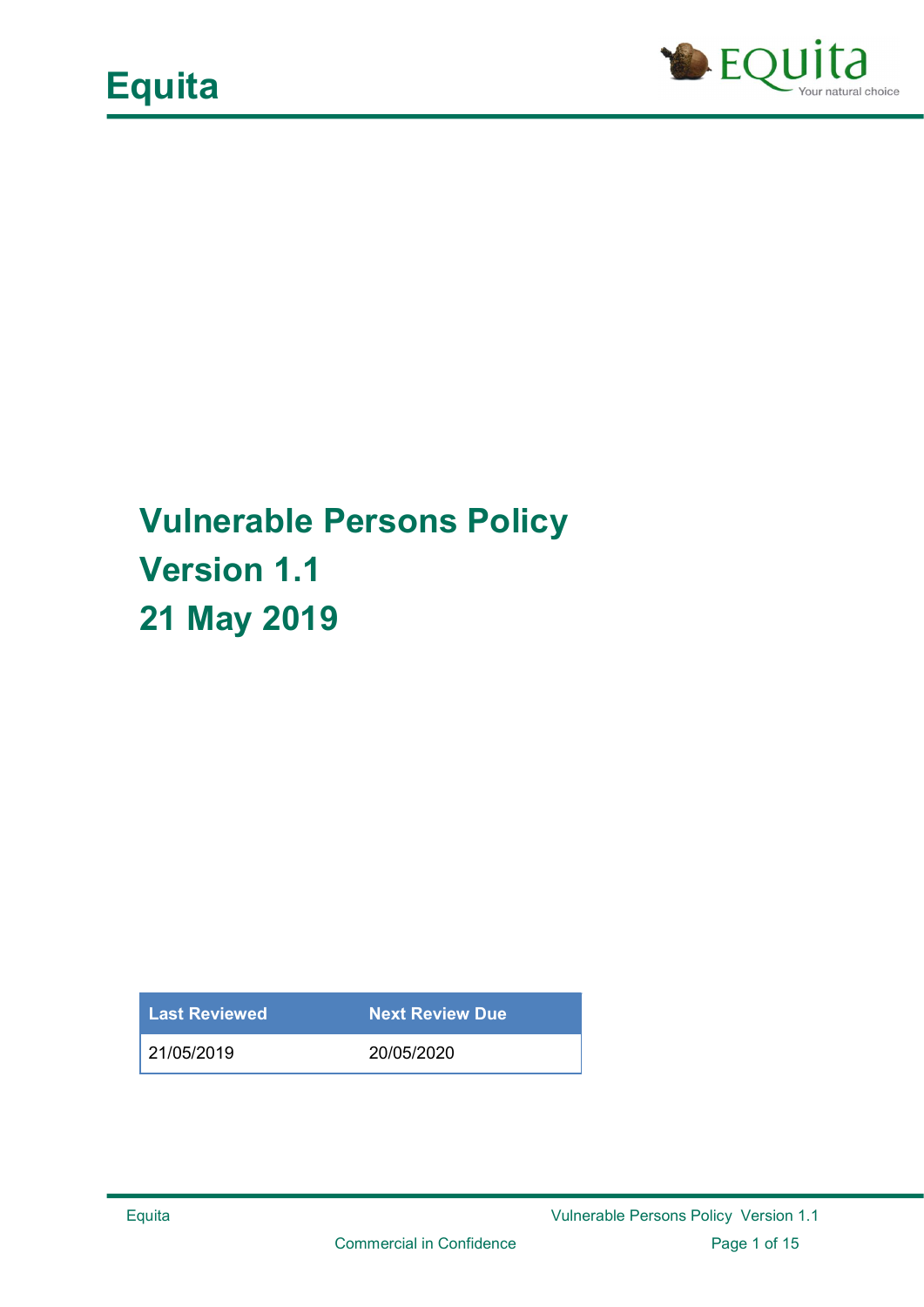#### **CONTENTS**  $\overline{1}$

| 1           |      |                                                        |  |  |  |
|-------------|------|--------------------------------------------------------|--|--|--|
| $\mathbf 2$ |      |                                                        |  |  |  |
|             |      |                                                        |  |  |  |
| 3           |      |                                                        |  |  |  |
|             |      |                                                        |  |  |  |
| 4           |      |                                                        |  |  |  |
|             | 4.1  |                                                        |  |  |  |
|             | 4.2  |                                                        |  |  |  |
|             | 4.3  |                                                        |  |  |  |
|             | 4.4  |                                                        |  |  |  |
|             | 4.5  |                                                        |  |  |  |
|             | 4.6  |                                                        |  |  |  |
|             | 4.7  |                                                        |  |  |  |
|             | 4.8  | Avoiding Fees being applied to Cases of Vulnerability7 |  |  |  |
|             | 4.9  |                                                        |  |  |  |
|             | 4.10 |                                                        |  |  |  |
|             | 4.11 |                                                        |  |  |  |
|             | 4.12 |                                                        |  |  |  |
|             | 4.13 |                                                        |  |  |  |
|             | 4.14 |                                                        |  |  |  |
|             | 4.15 |                                                        |  |  |  |
|             | 4.16 |                                                        |  |  |  |
|             | 4.17 |                                                        |  |  |  |
| 5           |      |                                                        |  |  |  |
| 6           |      |                                                        |  |  |  |
|             |      |                                                        |  |  |  |
| 7           |      |                                                        |  |  |  |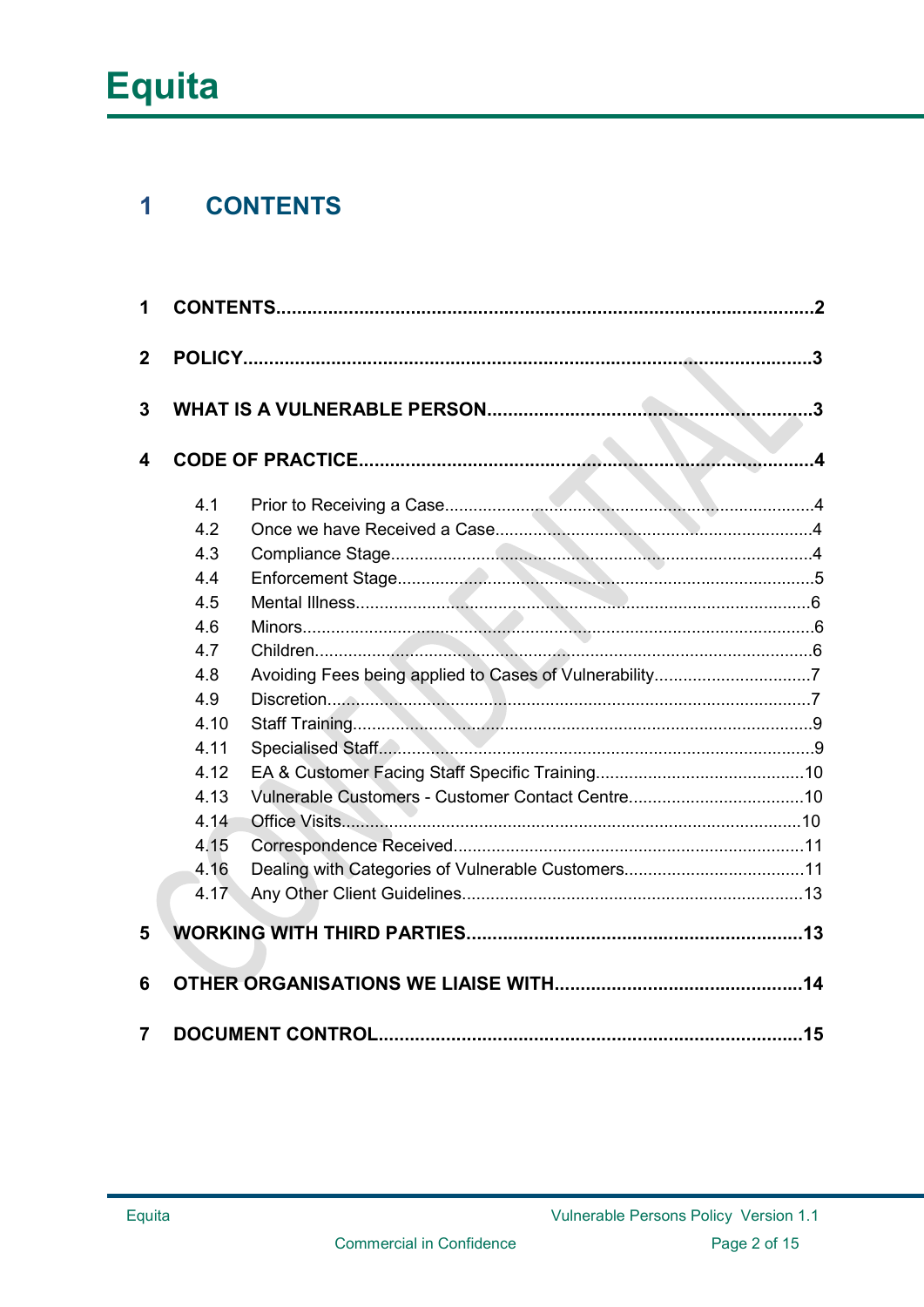## 2 POLICY

Equita appreciate that in the course of our work we often come into contact with potentially vulnerable customers or those who need extra care. We believe that to deliver a truly ethical approach whilst providing a service that is extremely sensitive, the commitment has to permeate throughout all activities, and every individual, of the business as a whole. Equita believe that with the adoption and application of the right policies, operational standards and training, Equita will deliver an ethical and considerate approach in a practical and measurable way, with the customers wellbeing at the forefront of our actions.

Equita holds ISO 10002 : 2014 accreditation in Customer Satisfaction / Complaint Handling.

As a result, Equita work in line with advice given by the Civil Enforcement Association (CIVEA), together with the Taking Control of Goods; National Standards 2014 when dealing with vulnerable people. They are both quite clear in stating that enforcement agencies, their employees and creditors must ensure that the genuinely vulnerable and socially excluded are protected.

This statement should be considered in conjunction with the Company's Code of Practice Policy.

## 3 WHAT IS A VULNERABLE PERSON ?

Those who might be potentially vulnerable include anyone over the age of 18, who:

- Is elderly, frail or confused
- Has a physical or sensory impairment
- Has a learning disability or mental health illness
- $\bullet$  Is seriously ill
- Is recently bereaved
- Is a single parent family
- Is in the latter stages of pregnancy, or has recently given birth
- Has obvious difficulty in understanding, speaking or reading English
- Is living in financial hardship or poverty
- Has substance abuse addictions

This list is non-exhaustive, and we will consider every case on an individual basis.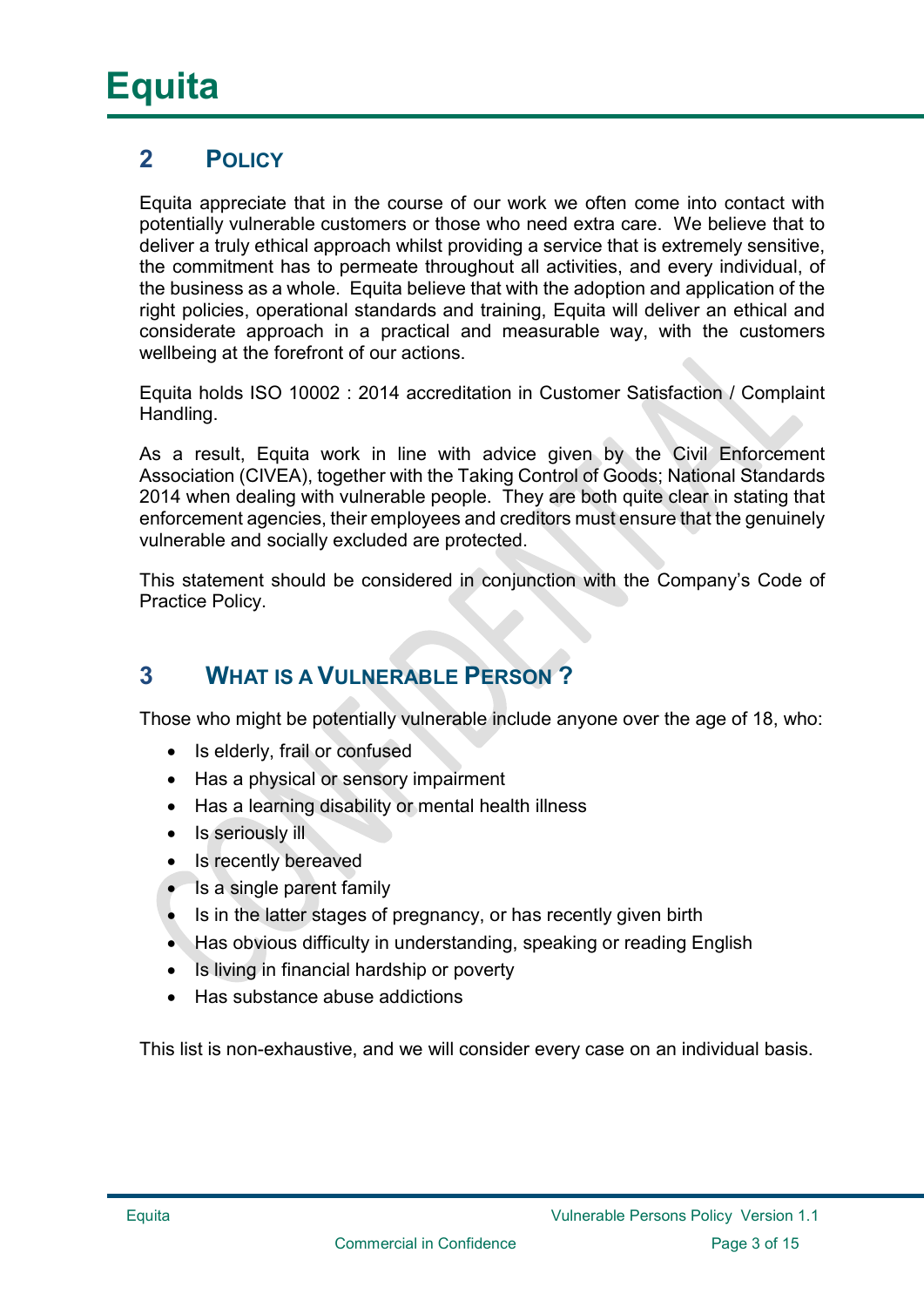Equita define vulnerability through:

- Taking Control of Goods; National Standards
- Clients own definition
- CIVEA's code of practice and guidelines
- The Royal College of Psychiatrists and the Money Advice Trust's guidelines (Debt collection and mental health- ten steps to improve recovery)
- 3<sup>rd</sup> Sector partners who specialise in protecting the vulnerable

Equita also give full consideration to any other mitigating or vulnerable conditions and seek the advice and approval of our clients before proceeding with any recovery action.

## 4 OUR CODE OF PRACTICE WHEN DEALING WITH VULNERABLE CUSTOMERS IS AS FOLLOWS:

Equita recognise that we have a role in ensuring that the vulnerable and socially excluded are protected and that our recovery process includes procedures agreed between the company and the client and are supported by our specialist  $3<sup>rd</sup>$  sector organisation partners, detailing how such situations should be dealt with and the care taken.

Under legislation, contained within the "Tribunal, Courts & Enforcement Act 2007", "The Taking Control of Goods Regulations 2013" and "The Taking Control of Goods (Fees) Regulations 2014", in force from April  $6<sup>th</sup>$  2014, potential vulnerability may be identified at:

- Compliance stage by our Customer Service Team, Investigation Officer or 3<sup>rd</sup> Sector or other similar agency; or
- Enforcement stage by an Enforcement Agent, Investigation Officer or  $3<sup>rd</sup>$ sector or similar agencies.

Identification may establish that a customer is long term vulnerable (e.g. has evidenced physical or sensory impairment), short term vulnerable (e.g. late stage pregnancy) or not evidenced vulnerability (no supporting evidence / documentation available or submitted within the given timeframe).

### 4.1 PRIOR TO RECEIVING A CASE

Equita work in partnership with our Clients by holding regular workshops to identify any potential vulnerable customer's cases that will be passed over to us. We use local knowledge to highlight pockets of deprivation and look at human geography to suggest patterns of poverty such as recent or pending industry closure.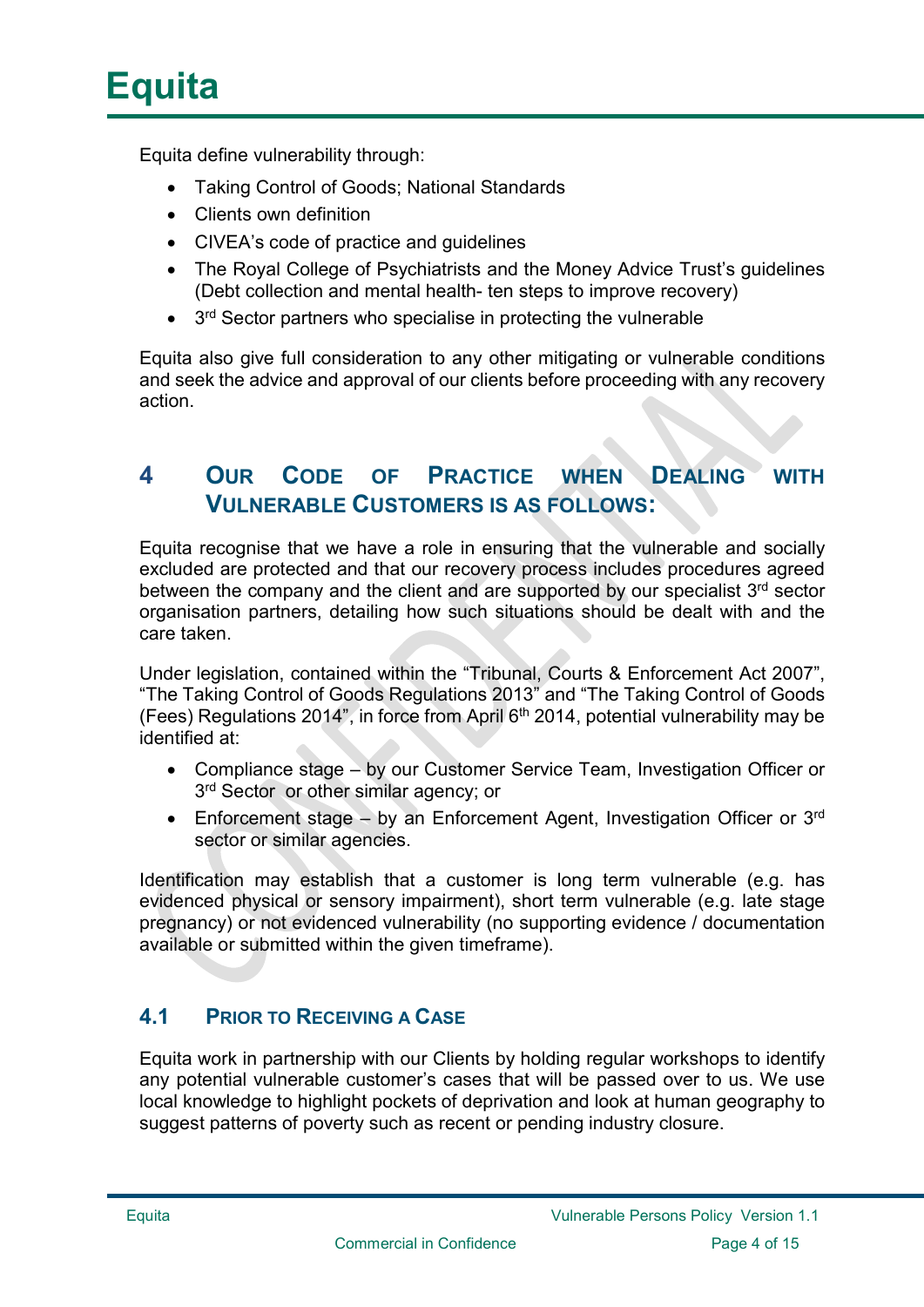#### 4.2 ONCE WE HAVE RECEIVED A CASE

Cases identified prior to receiving a case are automatically flagged up on our collections system as soon as they are entered and are dealt with as per client specification and codes of practice along with our own code of practice. Our system, available to all Clients, retains employment and benefit details enabling Equita to extract the information to assess each customer and identify potentially vulnerable customers.

#### 4.3 COMPLIANCE STAGE

At Compliance stage, potential vulnerability may be identified:

- from our initial customer profiling
- as a result of a telephone conversation with the customer
- $\bullet$  by customer or 3<sup>rd</sup> sector agency advising us
- as a result of a response to our initial Notice of Enforcement
- as a result of an Investigation Officer visit

Where it is believed at this stage that a customer may be vulnerable, Equita will put the case on hold immediately and cease current action in order to establish the level of vulnerability. We will seek further evidence / information such as the supply of Income Support and Job Seekers Allowance through the inclusion of specially designed forms so that a report can be submitted to our Client with our findings.

Special scripts are used (approved by our clients) to identify if a calling customer falls into a vulnerable group and our highly trained tactful contact centre operators and customer facing staff will respond accordingly to the information given with all details recorded against the customers case.

To assist with clarifying the situation, we may ask our Investigation/Welfare Officer to visit to assess the circumstances. If as a result of our enquiries, evidence of vulnerability is produced, and our client accept that the customer is vulnerable, we will manage the case as instructed by our client. If no evidence is received and our client do not consider the customer is vulnerable, we will continue to the enforcement stage.

#### 4.4 ENFORCEMENT STAGE

At Enforcement stage, potential vulnerability may be identified:

- by the Enforcement Agent
- $\bullet$  by customer or 3<sup>rd</sup> sector organisation (or similar agency) advising us
- as a result of an Investigation Officer visit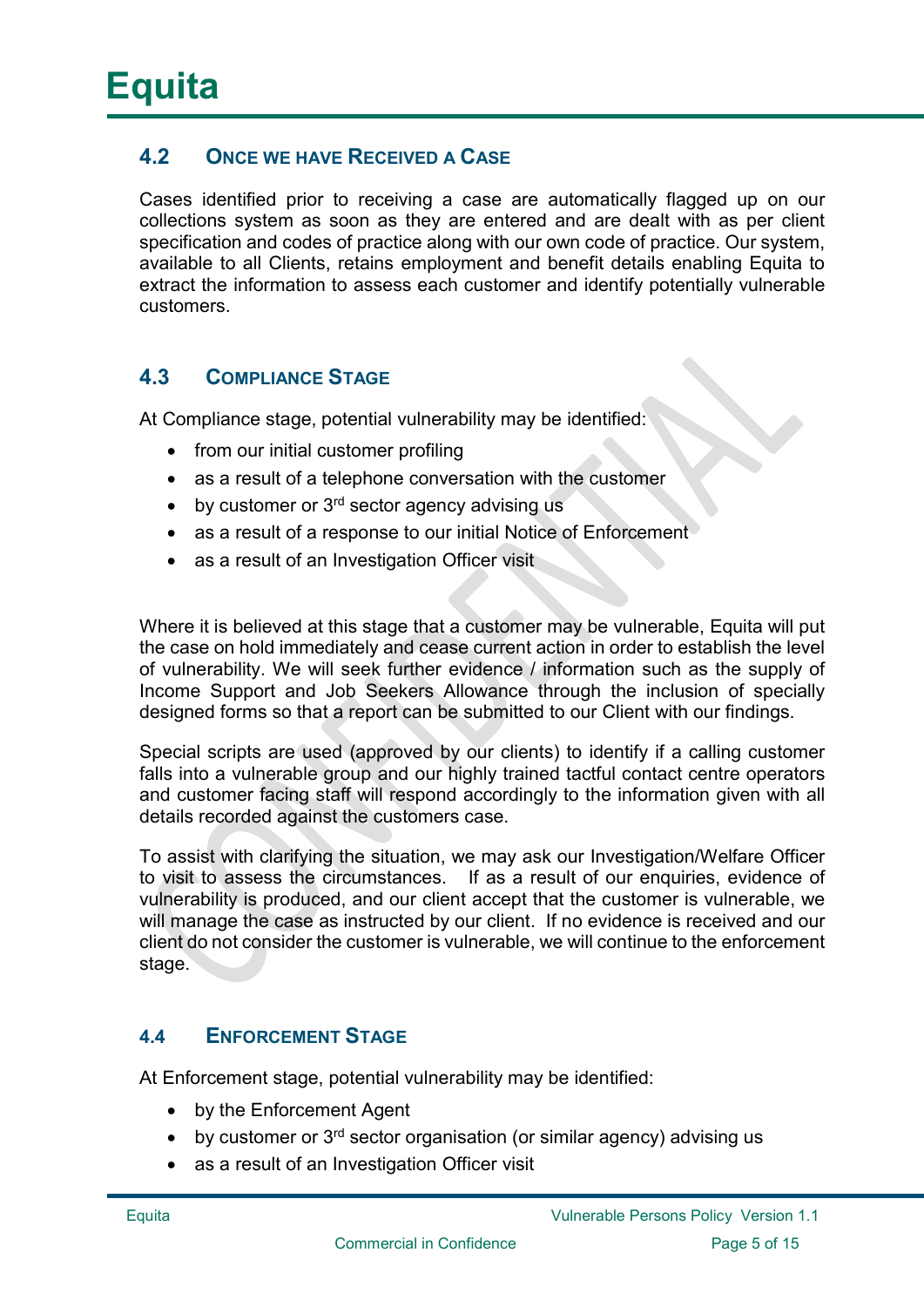All our Enforcement Agents and Investigations Officers are hand-picked to work for a specific client; have all been fully trained in these areas and are well experienced in enquiring sensitively in such matters and respond accordingly. Enforcement Agents will also advise of our debt advice pack, home visiting service and the mobile surgery availability.

Where it is believed at this stage that a customer may be vulnerable, Equita will put the case on hold immediately and cease current action and advise our client. The Enforcement Agent will seek further evidence / information so that a report can be submitted to our client with our findings. To assist with clarifying the situation we may ask our Investigation Officer to visit as well to assess the circumstances. The assessment will clarify whether the customer is long term vulnerable (e.g. has physical or sensory impairment), short term vulnerable (e.g. late stage pregnancy) or not evidenced vulnerable (no supporting evidence / documentation submitted). If because of our enquiries, evidence of vulnerability is produced, and our client accept that the customer is vulnerable, we will follow our clients recommended process in managing the case. If no evidence is received and our Client do not consider the customer is vulnerable, we will continue with action and request payment either in full or make an instalment arrangement with the customer.

At all stages wherever vulnerability is identified we may also signpost the customer to 3<sup>rd</sup> sector support agencies. In addition, our letters to the customer will highlight where impartial and free debt advice can be obtained (i.e. National Debtline, Money Advice Service, Citizens Advice, MIND, Samaritans, etc).

### 4.5 MENTAL ILLNESS

Equita comply with the guidance set out in the Mental Capacity Act Code of Practice, which applies to adults and young persons, to protect the interests of people whose rights are restricted under the Act.

Please refer to Equita Mental Capacity Procedures document.

### 4.6 MINORS

Enforcement Agents will withdraw from domestic premises if the only person present is, or appears to be, under the age of 18. They can ask when the customer will be home or if they are present - if appropriate.

Enforcement Agents will withdraw without making enquiries if the only persons present are children who appear to be under the age of 12.

If the Enforcement Agent withdraws from the premises because no responsible adult is present, a report will be made via their tablet and placed on the computer system. The Enforcement Agent will plan to visit on another occasion. A letter may be left for the customer by posting it through the letter box or leaving it in a prominent place,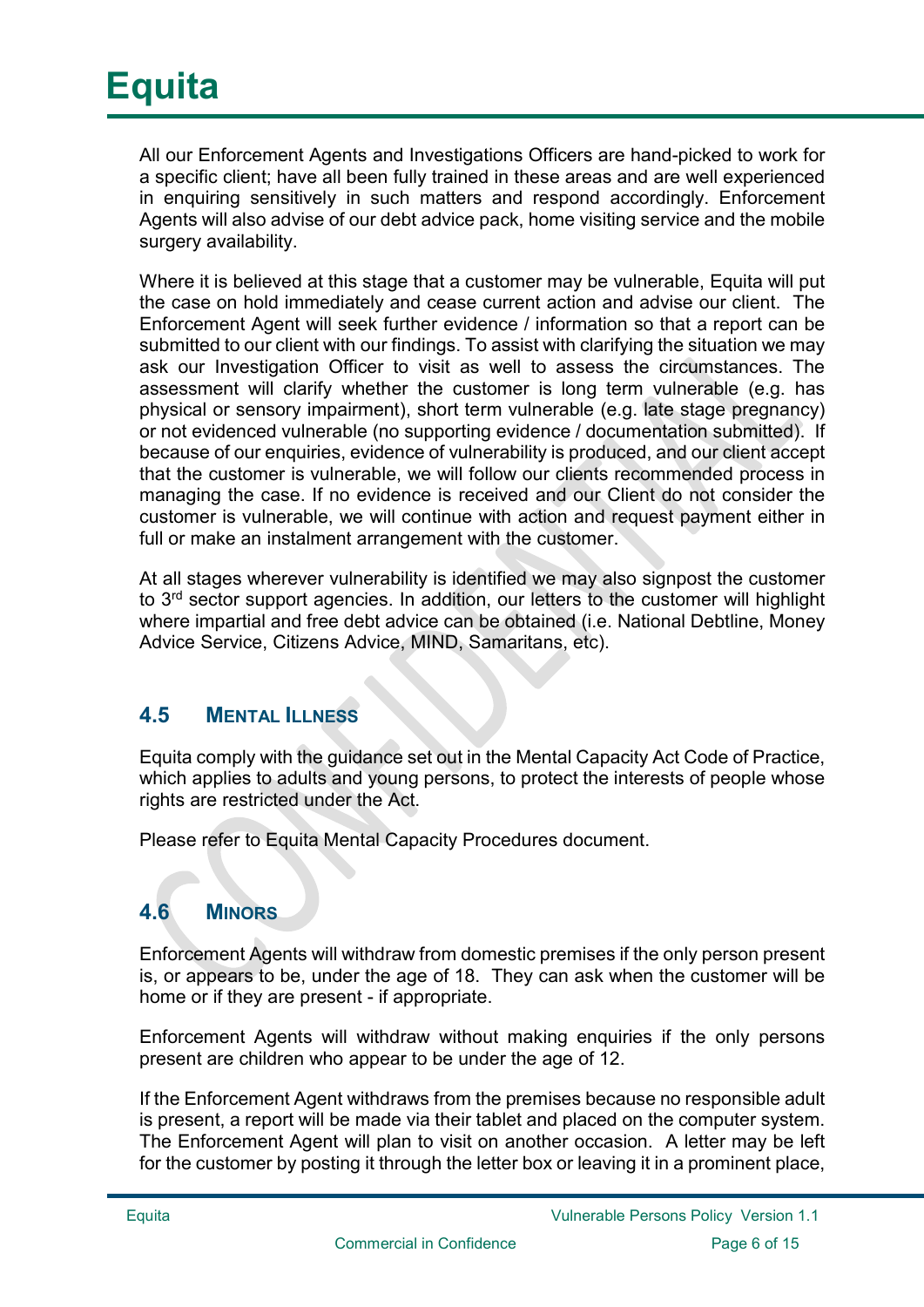if appropriate. The Enforcement Agent will not involve the minor into taking responsibility for the letter.

#### 4.7 CHILDREN

During the course of their duties, Enforcement Agents and other staff may come across situations where they consider that a child may be in a vulnerable situation in their home circumstances and may have suffered abuse or neglect. To deal with such situations, Equita has a Child Protection Policy and recognise that all staff have a role to play in this. Enforcement Agents or other employees will highlight any concerns that they have or may see on their visits and in the course of their duties.

It is very difficult to sometimes identify individuals in some of these categories, but our Enforcement Agents are trained with the softer skills, together with awareness, and as a matter of course will explain processes, at every stage, when talking to the customer. If, during their visit, the Enforcement Agent feels that there is a real lack of understanding (learning difficulties) or the customer fulfils one of the vulnerable categories, they will withdraw from the property and then report back to the office. A report will be made and placed on the computer system. Our client will be notified within 24 hours and a hold will be placed on the account until further instruction is received if the Enforcement Agent had not already contacted our client via telephone.

If required, or the situation is not very clear, our Investigation Officer will visit to assess the situation and also try to give further assistance if possible. If they feel that the person is vulnerable, they will then contact our client for advice or to recommend the case be returned.

#### 4.8 AVOIDING FEES BEING APPLIED ON CASES OF VULNERABILITY

Equita seek to engage with all customers at the earliest possible stage in the recovery cycle to find the most effective and fair payment plan and facilitate payment of the debt as early as possible.

Where possible, an arrangement to pay the debt will be agreed. Where this necessitates a longer period that falls outside our Client's specification, we will seek authorisation from our Client before agreeing the payment plan.

Equita will seek to agree a payment plan that is realistic and encourage the use of the cheapest payment option. Where payment is not maintained, we will issue postal, telephone and SMS text, and email reminders before taking any action that may incur additional charges.

Equita seek at all times to ensure that the vulnerable meet their payment obligations (if possible) but do not incur charges that make their situations worse.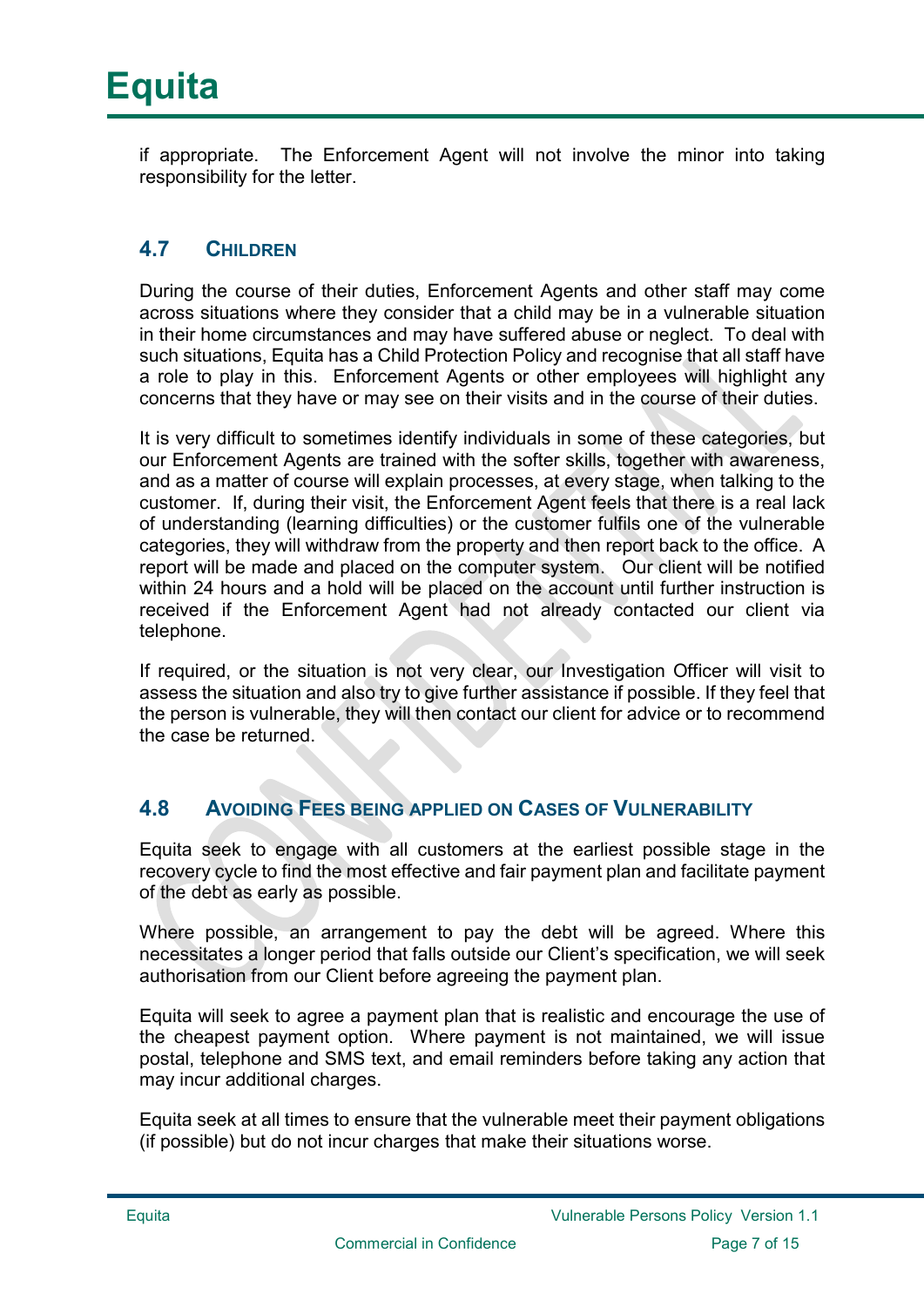### 4.9 DISCRETION

The appropriate use of discretion is essential in every case and no amount of guidance could cover every situation. Therefore, we have a duty to contact our client and report the circumstances in situations where there is potential cause for concern. If necessary, Equita will advise the client if further action is appropriate. The exercise of appropriate discretion is needed, not only to protect the customer, but also the Enforcement Agent who should avoid taking action which could lead to accusations of inappropriate behaviour such as a lone female becoming distressed.

Equita offer clients a service that evolves and reflects the general financial environment in which we work. In a climate where individual's financial circumstances can deteriorate with little warning, we have the flexibility in our approach to ensure that we are sensitive to these changes, accommodating for the GIG economy and zero-hour contract employees.

In an environment where an individual's circumstances may change through no fault of their own, due to redundancy or a drop in hours worked, we have completed a process where such individuals are dealt with sympathetically and with maximum flexibility. We work in partnership with clients and  $3<sup>rd</sup>$  sector groups to review, understand, and provide education and training around vulnerable groups enabling us to ensure that people who may recently, through no fault of their own, be experiencing extreme hardship are quickly identified and action tempered to reflect this.

Equita has the following in place to assist vulnerable customers:

- Free phone & local rate contact numbers
- Provide a variety of communication and payment methods
- $\bullet$  Direct dial numbers for 3<sup>rd</sup> sector to the Welfare Team
- Debt recovery pack including budget forms to help customers take back control of their finances
- Providing translation services to those whose first language is not English
- All Enforcement Agents carry language identification cards
- Language line / language matrix
- Interpreters
- Sign language available
- Braille and large print letters
- Debt advice hotline
- Free payment options
- Home visits
- Local surgeries
- Signposting to advice agencies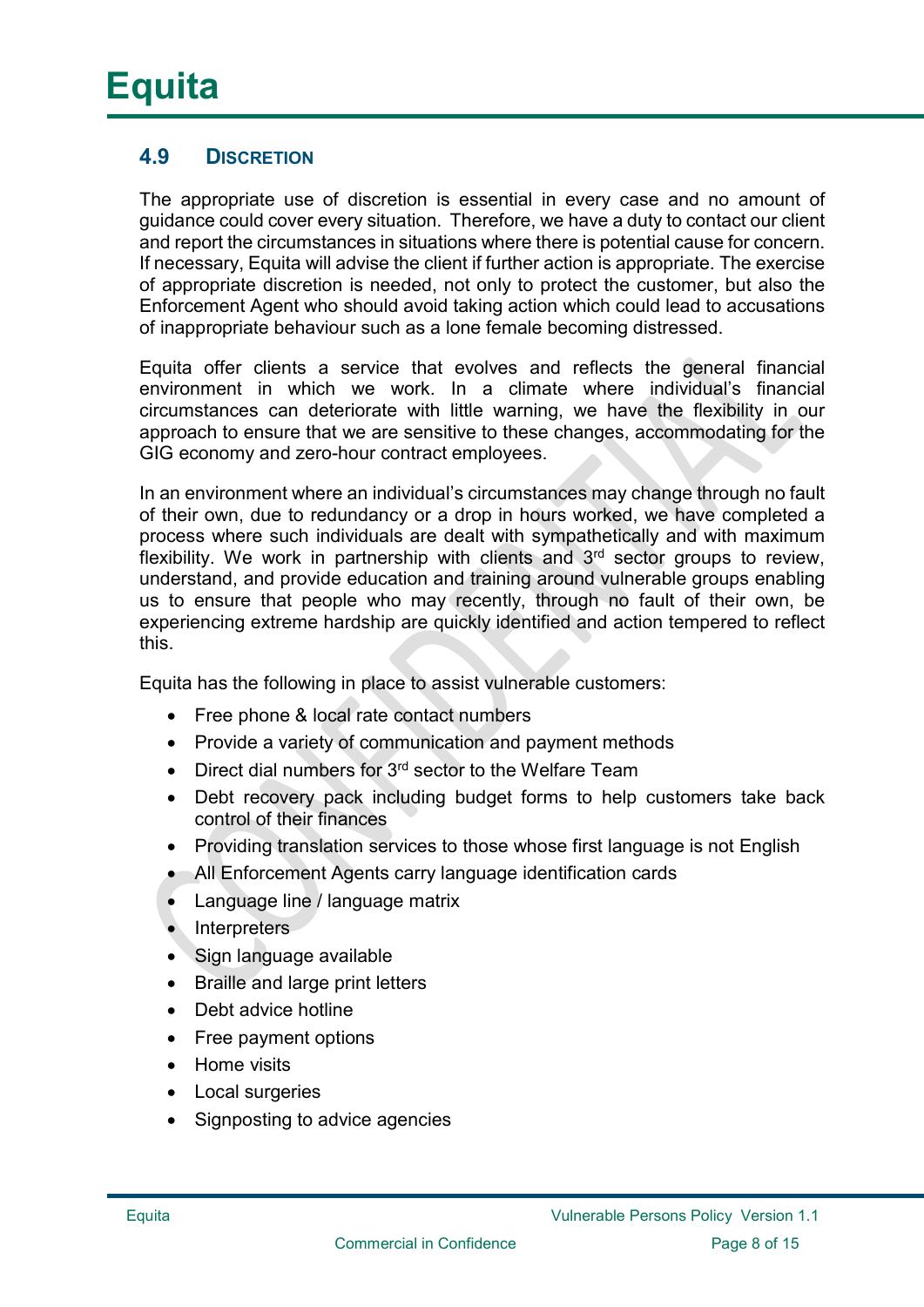All staff are intensively trained, display a positive attitude and are considerate to customers in financial difficulties; responding sympathetically to their difficulties and encouraging them to obtain guidance from a debt advisory organisation.

Through regular dialogue with customers and advisory bodies we will ensure that enforcement staff are kept up to date with any changes in our Collection Policy and carry the most up to date contact details for advisory groups within each area. Equita are skilled in achieving the correct balance between maximising payments whilst ensuring that the most vulnerable are treated sympathetically and will work with our client in shaping a collections policy that mirror's our client's own corporate approach.

#### 4.10 STAFF TRAINING

It is essential to ensure all employees likely to be dealing with such groups are given the correct training and attend the following courses which are readily available to Equita:

- Introduction to Benefits
- Welfare Benefits Overview
- Practical Solutions to Common Benefit Problems
- $\bullet$  Identifying the Vulnerable
- Assisting the Vulnerable
- Customer Care
- Providing fair and sensitive treatment in vulnerable conditions
- How to identify various individual and group behaviours
- Understand prejudices and discrimination
- Appreciate the difference between diversity and equal opportunities
- Understand the law on equal opportunities in the workplace
- Identify different types and possible effects of harassment and discrimination
- Apply different methods in dealing with discriminatory situations
- Apply an equal opportunities approach to your job
- Cross Cultural Communication history, meaning and relevance.
- The impact of cultural values on business norms, practices and behaviours.
- Examples of the positive and negative manifestations of cross cultural differences
- Equality, Diversity & Human Rights Legislative Training
- Race and Equality Relations
- Cultural awareness in the UK
- The mentally healthy workplace
- Discrimination, language, and labelling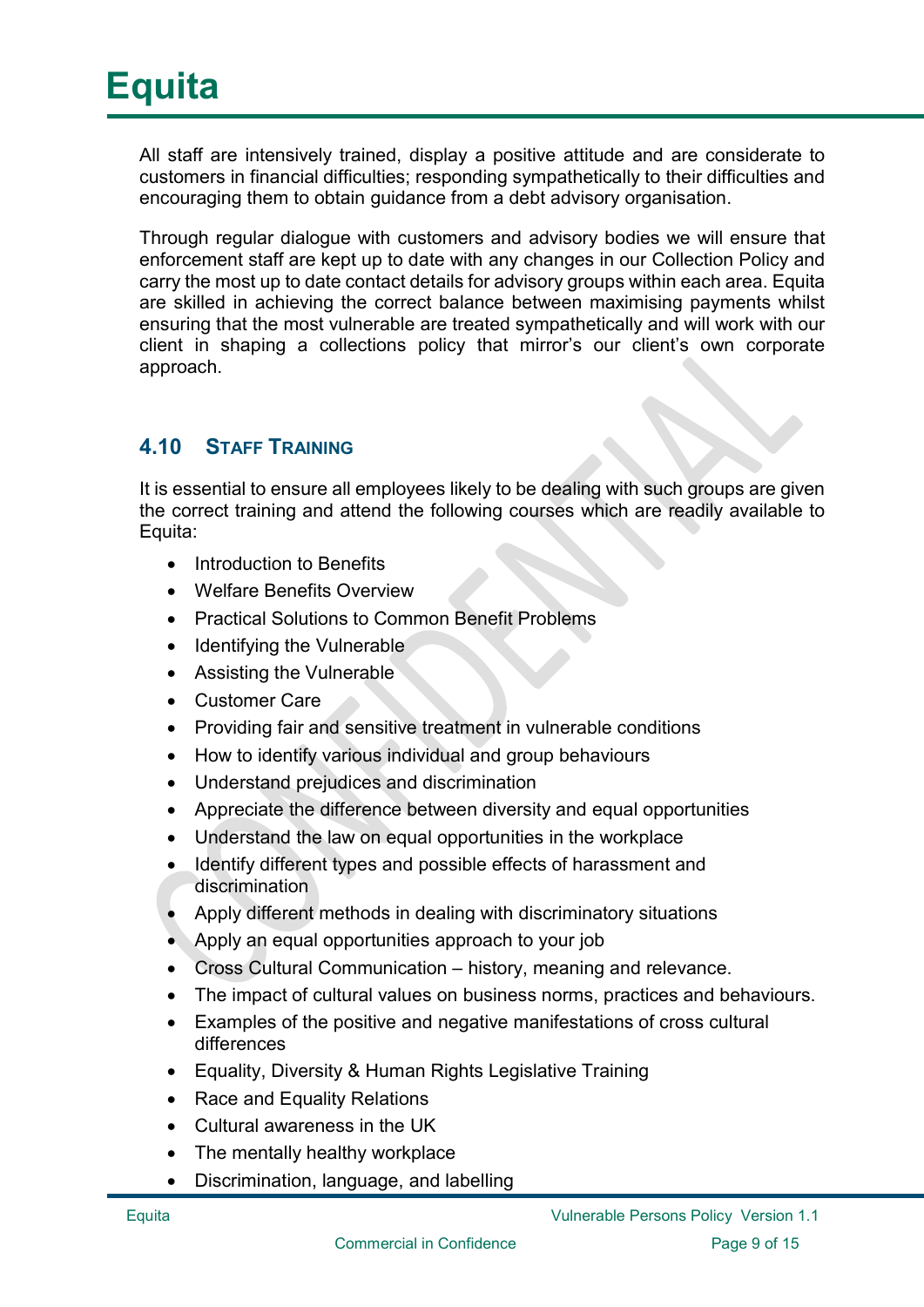#### 4.11 SPECIALISED STAFF

Equita have specialised staff who have had previous experience and / or advanced training on all aspects of vulnerability to include:

- Learning difficulties
- Deaf
- Disabled
- Ethnic minorities
- Mental Health

#### 4.12 ENFORCEMENT AGENTS & CUSTOMER FACING STAFF SPECIFIC **TRAINING**

Equita training course given to all Enforcement Agents' is the highest quality in the industry and is County Court and IRRV approved, therefore making our team of Enforcement Agents the finest in the UK. The training course includes comprehensive modules on identifying and dealing with vulnerable customers. Following the Enforcement Agents comprehensive and intense training they are tested and signed off by Senior Management before commencing practical training with a senior Enforcement Agent.

All Enforcement Agents and Investigations Officers are intensively trained on identifying and dealing with varying categories of the vulnerable and have also received training on safeguarding children. All Enforcement Agents and Investigations Officers carry a handbook which includes guidelines on identifying and dealing with vulnerable people that they can refer to at any time.

All staff are sensitive, use discretion and treat each case individually. Enforcement Agents motto is 'if you are unsure of the customers vulnerability always seek advice from our Client'.

#### 4.13 DEALING WITH VULNERABLE CUSTOMERS – CUSTOMER CONTACT **CENTRE**

Customers can telephone the contact centre on either our FREEPHONE number or a LOCAL number. All operators within our Customer Contact Centre are intensively trained prior to commencing their duties, with particular regard to customer service and identifying and dealing with vulnerable customers. Their training includes using type talk and text talk for the deaf and guidelines from MIND in identifying and communicating with people who show signs of having mental health problems. Training also includes dealing with customers who struggle to speak English and dealing with ethnic minorities and cultural and diversity awareness.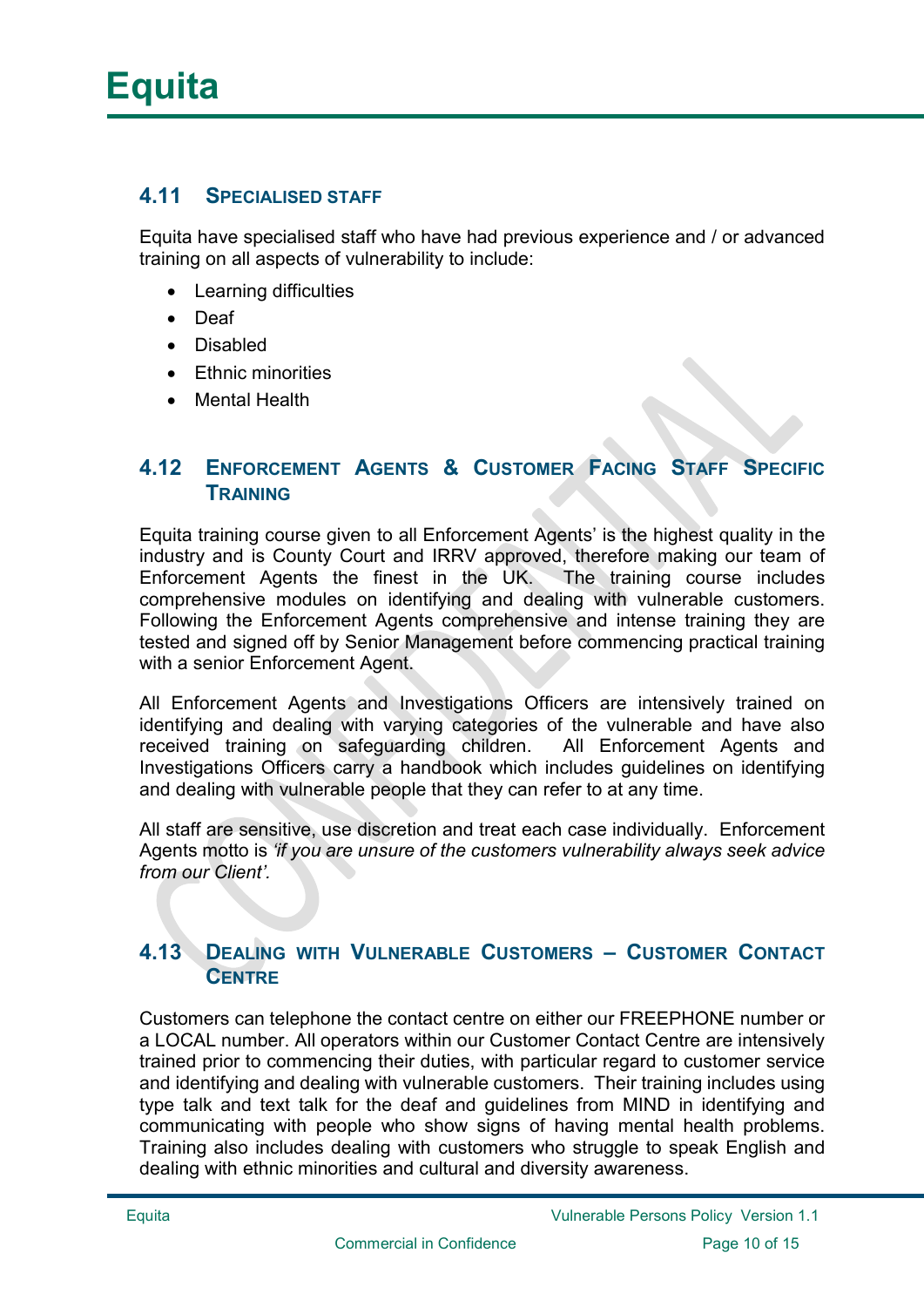

Operators use discretion and record all details of the call on the case file. If a vulnerable customer is identified, the operator follows our Clients and Equita guidelines and codes of practice and seek further advice on the conclusion of the call swiftly and sensitively.

#### 4.14 OFFICE VISITS

Equita use specialist trained staff within their local offices who have advanced training in dealing with the vulnerable. We ensure at least one member of staff at each site are able to use basic sign language and the whole staff speak a variety of languages and have access to translation and interpreting services. Equita provide a 'FREEPHONE' in all of our payment offices allowing customers to direct dial their utility company free of charge to deal with any direct queries they may have. All our offices are wheelchair accessible.

#### 4.15 CORRESPONDENCE RECEIVED (I.E. EMAILS, LETTERS)

Staff dealing with communications from customers are always on the alert to identify vulnerable customers and use information given by a customer to update the case and, wherever necessary, return the case under client guidelines or seek advice from our client. Sensitivity and discretion is always used and our client updated on any situation where a vulnerable customer has been identified.

#### 4.16 DEALING WITH CATEGORIES OF VULNERABLE CUSTOMERS

#### Pregnancy or recent Birth of a Child

Where the customer states that they are in the advanced stages of pregnancy and / or have very recently given birth to a child, the operator will carefully assess the person's financial position and / or support structure before requesting payment of the arrears. Where the operator considers the person may be vulnerable, they will place the case on hold for an agreed time and seek further advice from the Client. This may result in the Client withdrawing the case and / or a long-term arrangement being agreed. The outcome will be communicated to the customer within 48 hours.

#### Recent Bereavement

It is a requirement of all contact centre staff to deal sympathetically with any customer who may have suffered a recent bereavement to an immediate family member. Where the operator is advised of the bereavement, they should seek to confirm the details and place the account on hold for a minimum period of 28 days and / or seek to establish an arrangement to clear the arrears, if this is appropriate.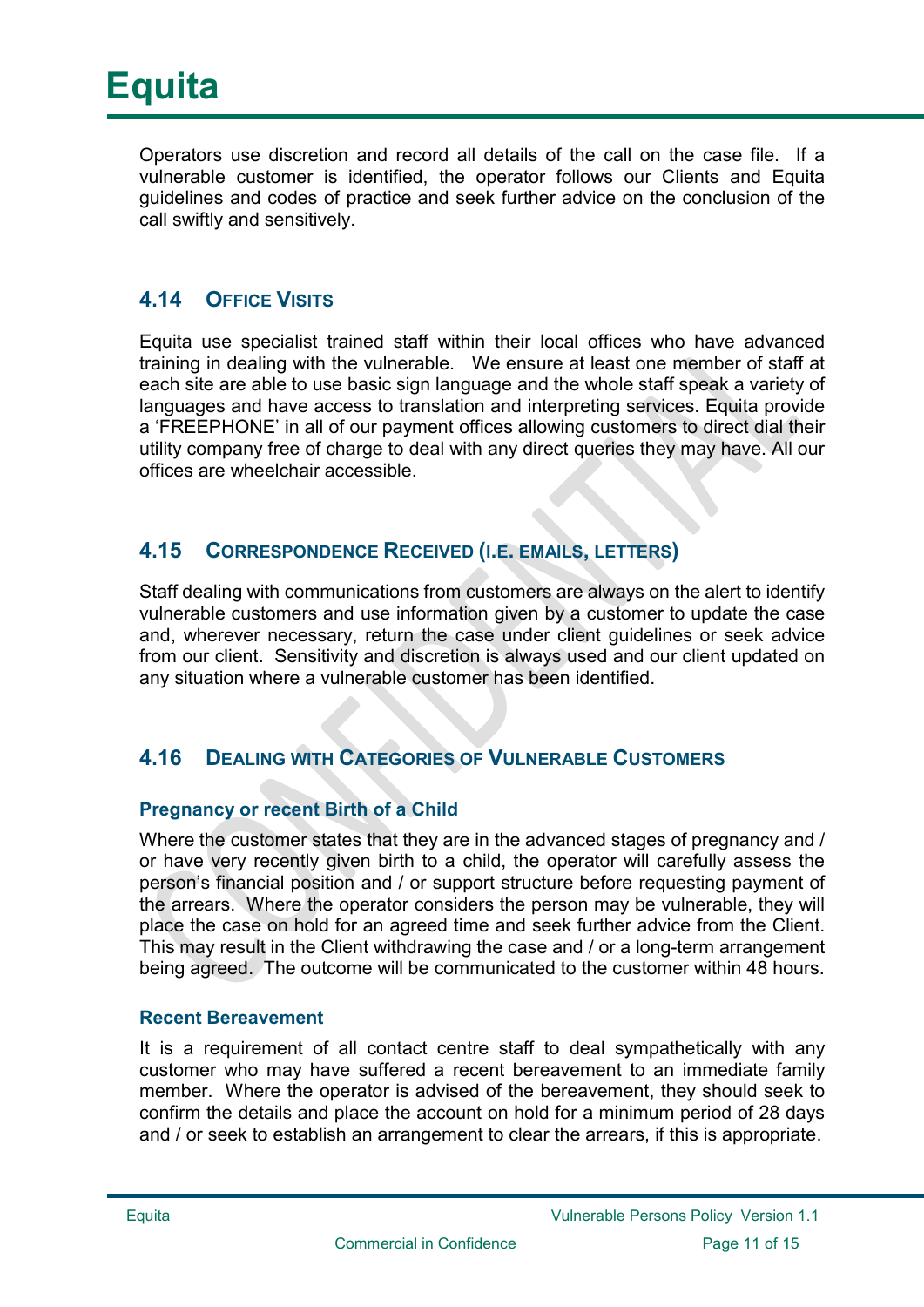#### Recent Unemployment

Equita recognise that in the current economic climate, customers may be unexpectedly made redundant without warning. Where contact is made, the operator will seek to establish the precise position regarding benefits and other household income. Where appropriate, the customer will be referred to an advisory group such as the Citizens Advice, Christians Against Poverty, Money Advice Trust and Stepchange, and will complete a new income and expenditure analysis. Where the debt is the subject of an arrangement and payments have previously been maintained, the operator may consider varying the arrangement to reflect the customer's new circumstances.

#### Serious Illness / Long Term Sickness

Where contact is made with the contact centre by either the customer or a carer acting on their behalf, or an approved 3rd sector case worker with explicit permission to discuss the case, full details of the illness will be obtained, and the case placed on hold pending discussion with the client. If the illness or sickness is considered to be most serious, the case will be returned to our client immediately, and the caller provided with contact details of the client to discuss the most appropriate way forward.

#### Severe Financial Difficulties

On contact being made with the customer, Equita customer contact staff will seek to complete an income and expenditure form that is designed to establish what total liabilities the customer may have, what priority debts and what payments may be made against the debt. Where an individual claims to be in such severe financial difficulties that they cannot make any payments, they will be referred to a local or industry related advisory body, however an investigation/welfare officer may make an appointment to visit the customer to obtain clear information regarding their status. This visit will not add any additional fees to the customer.

#### Ethnic Minorities who cannot Understand or Speak English

Equita appreciate that on occasions the customers' first language will not necessarily be English. The Enforcement Agent will not abuse the trust of vulnerable customers whose first language may not be English. The Enforcement Agent will identify themselves by showing their ID card and will attempt to find out if there is an adult English speaker in the property. The Enforcement Agent will always obtain permission before speaking to someone else.

Sometimes it is difficult to identify a language but Equita have a variety of methods to encourage communication.

Enforcement Agents (and customer facing office staff) carry a Language Identification Form where the customer points to one of the 211 languages which allows the Enforcement Agent to contact the interpreter for that language via the following methods: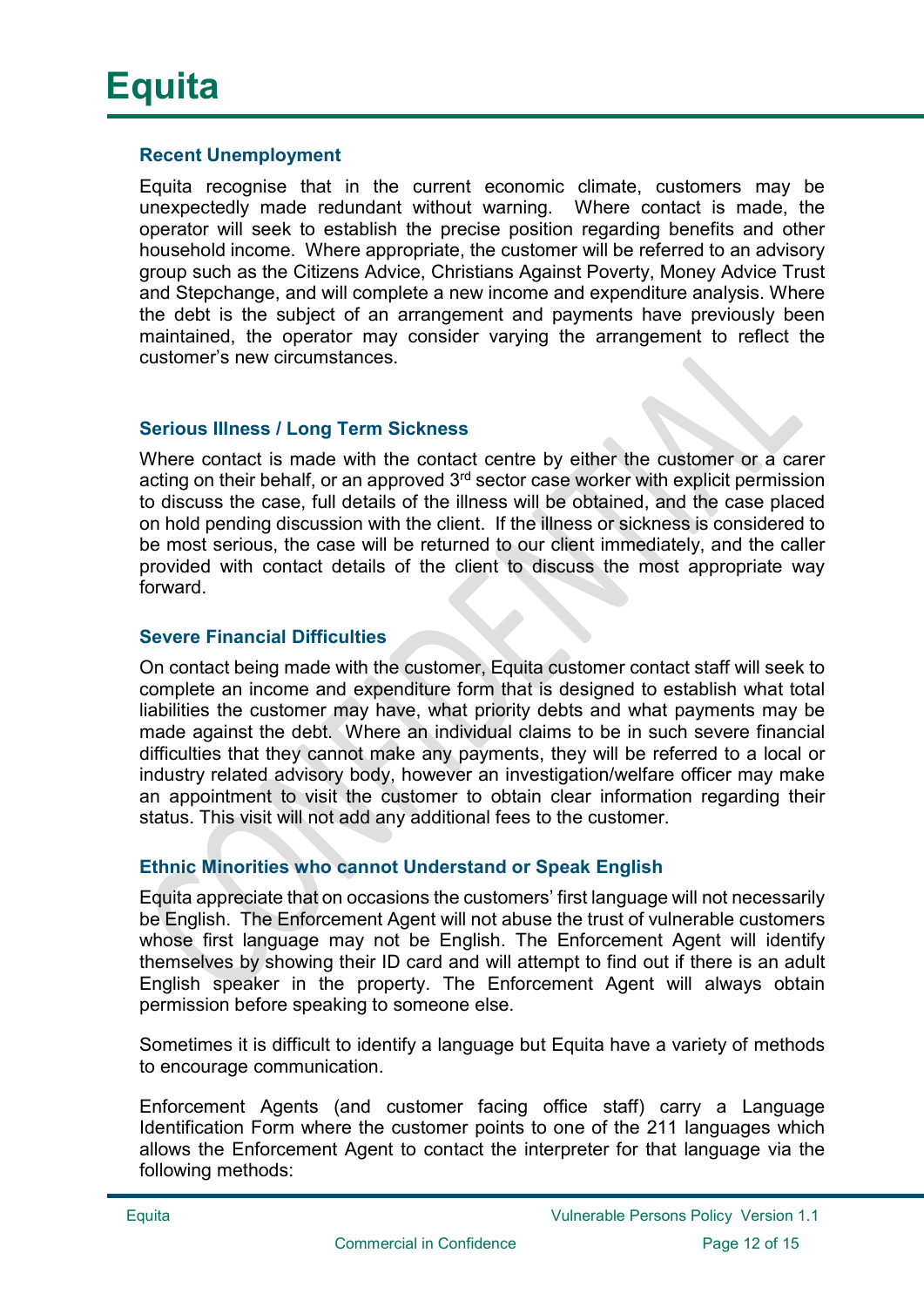## **Equita**

- Via our internal language matrix of 43 languages
- Via our interpreter service
- Via our translation line
- Via Enforcement Agents translators installed in their mobile phones (for customers who speak a little English)

Our Customer Contact Centre operators are trained in identifying various languages and attempt to ascertain which language the customer speaks via a list of language nationalities (showing pronunciation) e.g. Francais (fransays) – French or Espanol (espanyol) – Spanish.

Once the language is identified, communication can then commence via the following:

- Via our internal language matrix of 43 languages
- Via our interpreter service
- Via our translation line

Making contact with any of the above is swift (average around 13 seconds) so it allows us to keep call times down.

#### 4.17 ANY OTHER GUIDELINES STIPULATED BY OUR CLIENT

At the commencement of the contract, Equita will agree with our Client the precise definition of vulnerability that is sensitive to any local issues. This will be communicated to all frontline staff who will identify any who fall within the category at the earliest possible stage in the process. Where contact is made with our contact centre, and an operator is made aware of a potentially vulnerable case, further advice will be sought from a Supervisor and / or the client if in doubt. At this stage we will also signpost the caller to industry relevant agencies.

### 5 WORKING WITH THIRD PARTIES

On each Council contract and in every area of the country, Equita aim to liaise with local Citizens Advice and other 3rd sector advice agencies recommended by the client, to form good three-way relationships between us, our client and them.

Equita have also given many presentations to local Citizens Advice and other 3rd sector organisation's including Stepchange, Money Advice Service, Money Advice Trust, and Christians Against Poverty in the past 12 months, to give an insight into the industry and share ideas for best practice when managing vulnerable cases.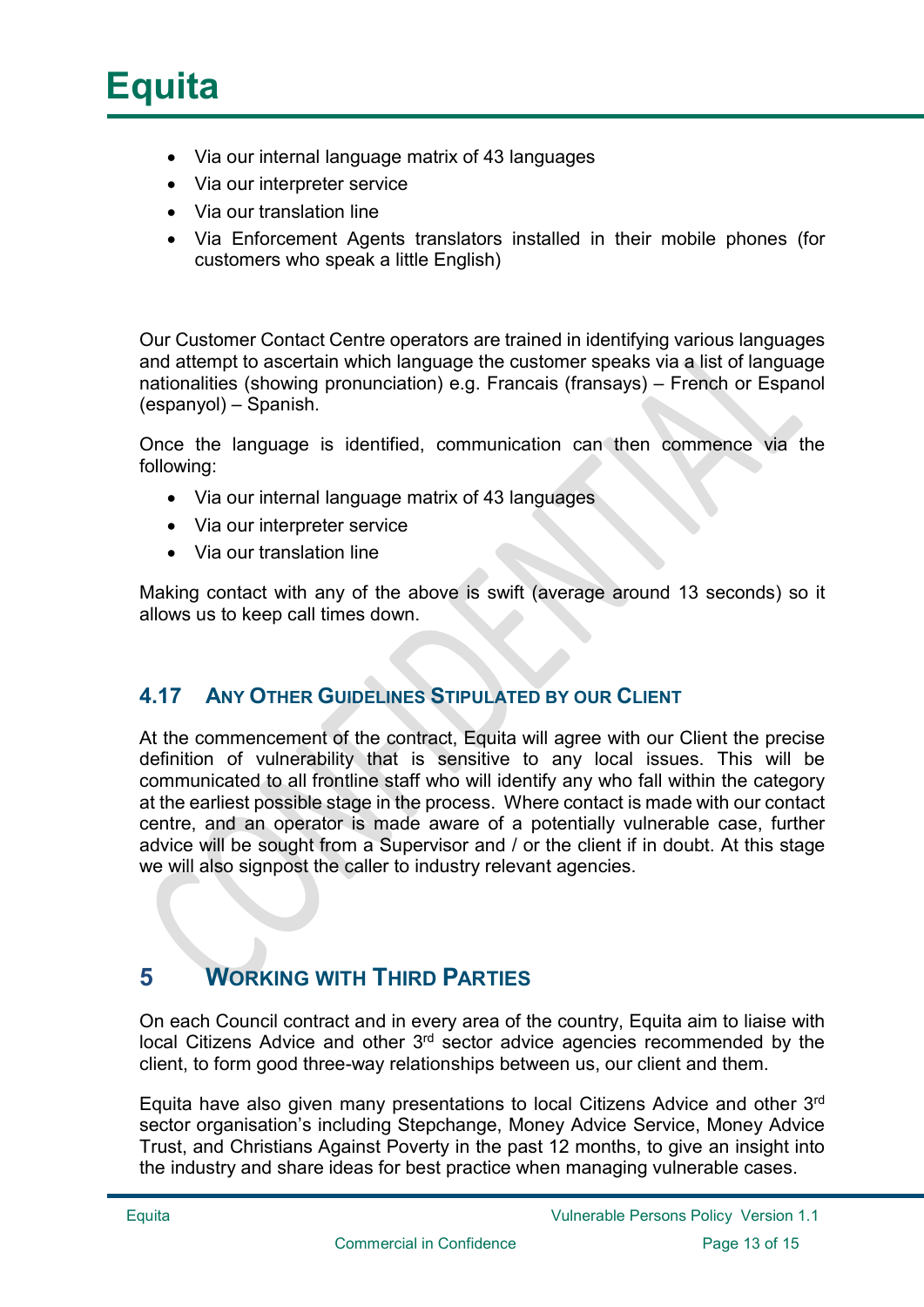The feedback from these presentations has been encouraging, particularly in playing a part in developing a close working relationship between Equita, the client and other third party organisations. This has enabled a transparent open relationship with specialist advisory groups.

Equita provide 3rd sector partner organisations with clear lines of communication and offer:

- Direct dial telephone lines / e-mails to Welfare Team
- Include local and national advice group contact details in debt advice pack

All correspondence received from both the  $3<sup>rd</sup>$  sector, and the Ombudsman is dealt with as a matter of urgency and copies are supplied to our clients. We ensure:

- Correspondence is dealt with within 3 working days
- Copies of all correspondence are sent to the client within 24 hours
- All Enforcement Agents and Investigations/Welfare Officers carry a Debt Advice Pack which they will pass onto the customer if required. The Debt Advice Packs carry full contact details for Citizens Advice and other advice agencies locally and nationally.

Enforcement Agents also carry cards with local 3rd sector advice agencies contact details that they also pass onto the customer if the Enforcement Agents deem it appropriate.

## **6 OTHER ORGANISATIONS WE LIAISE WITH**

Equita also take advice from the following organisations with regard to our training course content and codes of practice:

- MIND (information and advisory charity for people with mental health problems)
- Ethnos (specialists in ethnic minority research)
- Scope (equal opportunities charity for disabled people)
- RNIB (Royal National Institute of Blind People)
- Sense (charity for deaf/blind people)
- Christians Against Poverty
- Stepchange
- Money Advice Trust
- Money Advice Service
- Samaritans
- MALG (Money Advice Liaison Group)